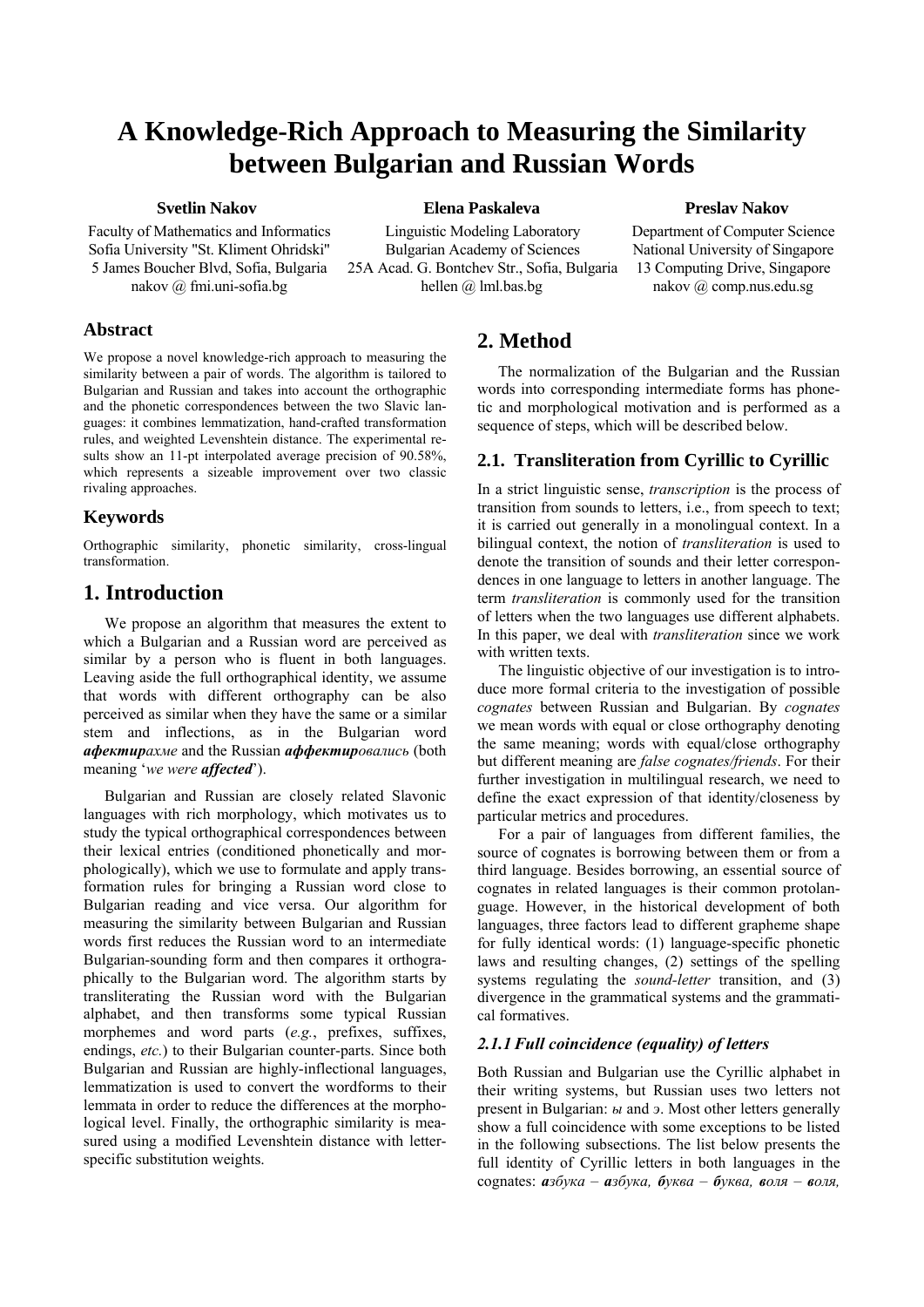гипс – гипс,  $\partial yx - \partial yx$ , езда – езда, жена – жена, закон *– закон, истина – истина, йод – йод, кипарис – кипарис, лак – лак, монета – монета, нож – нож, опора – опора, пост – пост, река – река, сом – сом,*   $m$ *ом* –  $m$ *ом*,  $y_M - y_M$ ,  $\phi$ *акт* –  $\phi$ *акт*, *химия* – *химия*,  $u$ арь - цар ,чай - чай, шум - шум, щит - щит, юг *юг, яхта – яхта*

As the above list shows, the full identity of the grapheme shape of cognates is manifested mainly when the transformed letter is in initial position.

#### *2.1.2Regular letter transitions*

*Replacing Russian letters that are missing in the Bulgarian alphabet*. The transitions discussed here stem from historic differences in the phonetic and the spelling systems of the two languages. Bulgarian and Russian differ in their contemporary phonetic system mainly at the level of pronunciation; in the distinction of soft and hard consonants. The Russian-specific letters *ы* and *э* serve to denote the variant of a '*hard consonant+и/е*' while in Bulgarian all consonants preceding *и* and *е* are soft. This basic difference of the phonetic systems gives us the regular correspondence *ы-и* and *э-е* in all Russian-Bulgarian cognates containing these two letters, e.g., *рыба – риба*, *поэт- поет*.

*Removing a Russian letter*. Another regular phonetic difference between the two languages, which is also related to the opposition *soft/hard*, is the allowed softness of a consonant preceding another consonant (*пальто*) or in final position (*шесть*). Such phonetic combinations are not allowed in Bulgarian: see the corresponding *палто* and *шест*. This regularity allows us to remove all Russian *ь* in these positions in the initial stage of the process of cognate comparison.

*Partial regularity of the letter transitions.* In non-initial positions, other not so regular but repeated letter correspondences can be observed, e.g., *е-я* in *хлеб-хляб*, *е-ъ* in *серп-сърп*, *о-ъ* in *сон-сън, у-ъ* in *муж-мъж*, etc. The iterativity of such transitions is due to the specific development of the spelling systems in the two languages. One such example is the disappearance of some Old Slavic letters and their regular replacement with different letters in Russian and Bulgarian. The above-mentioned change *у-ъ* is due to the disappearance of an Old Slavic letter called 'big yus' and its regular replacement by different vowels in all contemporary Slavic languages. The transition is only partially regular since not all occurrences of the letter have the same etymological origin.

#### **2.2. Transformations of n-grams**

The *sound-letter* transition legitimated by the spelling rules of the two languages is specific as well; its specificity is observed at the level of the grapheme composition of the full cognates, i.e., those that are borrowed from third languages or that are identical morphologically.

*Transformations originating from spelling.* 

A fundamental difference between Russian and Bulgarian spellings is the treatment of *double consonants*. Russian allows them in every part of the word structure, while in Bulgarian they are only possible at the morpheme boundary. Thus, all words borrowed from third languages keep their double consonants in Russian, but lose them in Bulgarian, e.g., *процесс – процес*, *аффект – афект*, etc. In this way, a regular transition *ll-l* can be formulated for all double consonants with the following stipulation of grammatical origin.

In words of Slavic origin, consonant doubling occurs mainly at the morpheme boundary, but in Russian the phenomenon is more frequent since Russian spelling rules are more "phonetic". For example, they reflect the change *voiced-voiceless* for all prefixes ending with *з* and preceding the initial *с* of the next morpheme. Bulgarian spelling is more 'morphological' and conservative; it keeps the *з* in writing, although it is voiceless in pronunciation, e.g., *рассуждение* – *разсъждение*, *бессмертный* – *безсмъртен*, etc. This transformation of *hard-soft* consonants in the final prefix position is only valid for the couple *3-c*. Thus, the Bulgarian-Russian transition *зс-сс* can be formulated as regular for prefixes only and cannot be viewed as a universal for other parts of the word, e.g., *кавказский* – *кавказки*.

Next, the following general question in treating double consonant correspondences arises: if we want to stay in the domain of uni- and bigram transformations, removing the second consonant in Russian can be ambiguous *поддержать – поддържам*, but *буддист – будист*, *вводить* – *въвеждам*, *раввин* – *равин.* The legal consonant doublings in Bulgarian can be only outlined in a larger context – a window of up to five letters, containing the prefix and the next consonant, as in *предд*, *надд*, *подд, изз*, *разз*, etc., where the second consonant should be preserved. Note that these exceptions from the rule are only valid for double  $\partial$ , *3* and  $\theta$  – final letter of prefixes, and for  $H -$  first letter of the affix  $H$ , e.g., *непременно* – *непременно*, but *аннотация – анотация*. .

#### *Transformations of morphological origin.*

In addition to the divergent development of phonetic and spelling systems, the two languages develop different grammatical systems, both at a systemic and at a morphemic level – different categories with different graphemic expressions. That divergence leads to different grapheme shapes for words that are lexically conceived as cognates, e.g., *жены – жената*, and the difference is manifested in the ending part of the word, consisting of affixes, and ending and related to grammatical forms.

The transformations are made in two directions and for both languages. They can consist of removal of a letter sequence or its transformation.

1. Removing agglutinative morphemes.

Each of the two languages has one agglutinative mechanism of word formation (but for different parts of speech) – the reflexive morpheme *ся* and *сь* in Russian verb conjugation and the postpositioned article in Bulgarian in nominal inflections (for nouns and adjectives). The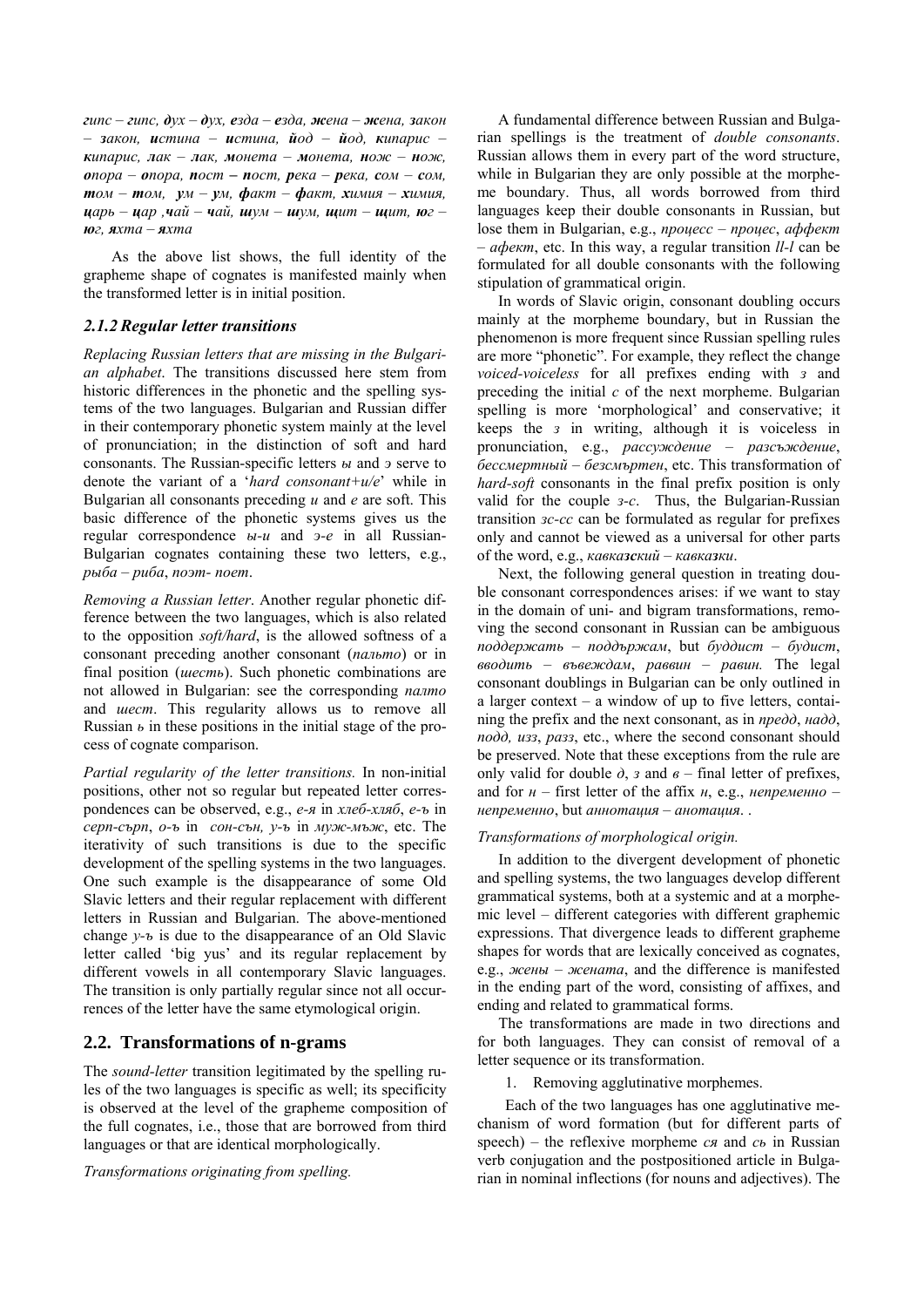corresponding grammatical meanings are expressed in the twin language by other means (the article is totally missing in Russian and the reflexivity of verbs is expressed by a lexical element in Bulgarian – the particle *се*). Thus, removing these morphemes is the first step in the process of conversion to an intermediate form, e.g., *веселиться* – *веселить*, *квадратът* – *квадрат*. Note that the Russian agglutinative morpheme *ся/сь* at the end of the word are non-ambigous: all 212,000 wordforms with the ending *ся* in our Russian grammatical dictionary are reflexive verb forms. This is not the case with the Bulgarian article, where only removing the morpheme *ът* for masculin is non-ambiguous, while removing *та*, *ят* and other article morpheme can trim the stem, e.g., *жената*, but *квадрат-а*. We intentionally do not derive a transformation rule from the last correspondence.

Removing Bulgarian articles depends on the accepted conception about the place of lemmatization in the algorithm – should we set the orthographic similarity for all four members of the language pair – lemmata and wordforms – or should we measure the similarity at the lexical level only – the lemmata. In the latter case, no removal is necessary (see 1.3)

2. Transforming ending strings.

There is a big group of adjectives in the two languages derived from other parts of speech and formed with the suffix *н* and an adjectival ending, e.g., *шум – шумный*, *шум* – *шумен*. When the adjective is derived from a noun ending with *н*, we get a doubled *н* in the Russian lemma and in the Bulgarian wordforms, e.g., *гарнизон* – *гарнизонный* and *гарнизон* – *гарнизонни*. Another regular correspondence is manifested in the word derivation with the suffix *ск*. All these combinations of *н / нн / ск* and different adjectival endings give the correspondences shown in Table 1.

| <b>Russian</b><br><b>Ending</b> | <b>Bulgarian</b><br><b>Ending</b> | <b>Examples</b>                                |  |  |
|---------------------------------|-----------------------------------|------------------------------------------------|--|--|
| -нный                           | -нен                              | военный $\rightarrow$ военен                   |  |  |
| -ный                            | -ен                               | веч <b>ный</b> – веч <b>ен</b>                 |  |  |
| -нний                           | -нен                              | ранний $\rightarrow$ ранен                     |  |  |
| -ний                            | -ен                               | вечер <b>ний</b> $\rightarrow$ вечерен         |  |  |
| -ский                           | -ски                              | вражеск <b>ий</b> —<br>вражеск <b>и</b>        |  |  |
| $-hl\tilde{u}$                  | $-u$                              | стрелков <b>ый</b> –<br>стрелков <b>и</b>      |  |  |
| -нной                           | -нен                              | стенной – стенен                               |  |  |
| -ной                            | $-eH$                             | $\boldsymbol{p}$ одной – $\boldsymbol{p}$ оден |  |  |
| -ой                             | $-u$                              | деловой – делови                               |  |  |

Table 1: Transforming Russian adjectives to Bulgarian.

For verbs, there are some regularities in the correspondences of the endings of the Russian infinitive and the Bulgarian verb's main form in first person singular. Table 2 below shows some examples.

| <b>Russian</b><br>Ending | <b>Bulgarian</b><br><b>Ending</b> | <b>Examples</b>                                                                  |
|--------------------------|-----------------------------------|----------------------------------------------------------------------------------|
| -овать                   | -aм                               | декорир <b>овать</b> $\rightarrow$<br>декорирам                                  |
| $-umb$ . $-$<br>ять      | -я                                | $\delta$ родить $\rightarrow$ бродя<br>бле <b>ять</b> $\rightarrow$ бле <b>я</b> |
| -ать                     | $-a_{\mathcal{M}}$                | давать $\rightarrow$ давам                                                       |
| -vmь                     | -a                                | гасн <b>уть</b> – гасн <b>а</b>                                                  |
| -еть                     | -ея                               | белеть $\rightarrow$ белея                                                       |

Table 2 – Transformation of Russian verbs to Bulgarian.

Concerning the transformation of endings, it is important to note that two linguistic problems are interrelated here: (1) the formal revelation of the morpheme boundary, and (2) the correct correspondence with the Bulgarian ending. The existing ambiguity in resolving these two problems requires serious statistical investigations before the rules can be formulated.

With ambiguity not taken into account, the proposed transformation rules for Russian word endings could sometimes generate the wrong Bulgarian wordform, e.g., *висеть* could become *висея*, while the correct Bulgarian form is *вися.* In order to limit the negative impact of that, we measure the similarity (1) *with* and (2) *without* applying rules for lemmatization; we then return the higher value of the two.

#### **2.3. Lemmatization**

Bulgarian and Russian are highly-inflectional languages, *i.e.*, they use variety of endings to express the different forms of the same word. When measuring orthographic similarity, endings could cause major problems since they can make two otherwise very similar words appear somewhat different. For example, the Bulgarian word *отправената* ('*the directed'*, a feminine adjective with a definite article) and the Russian word *отправленному* ('*the directed'*, a masculine adjective in dative case) exhibit only about 50% letter overlap, but, if we ignore the endings, the similarity between them becomes much bigger. Thus, if our algorithm could safely ignore word endings when comparing words, it might perform better.

If we could remove the ending, the similarity would be measured using the stem, which is the invariable part of the word. Unfortunately, both the ending as a letter sequence and the location of the morpheme boundary are quite ambiguous in both languages. Thus, we need to lemmatize the text, i.e., convert the word to its main form, the lemma. If every member of the pair of candidate cognates from L1 and L2 is represented by a wordform (WF) and its lemma (L), then we could compare: L1 with L2, WF1 with WF2, L1 with WF2 and WF1 with L2. Considering these four options, we can get a better estimation for the similarity not only between close wordforms like the Bulgarian *отправената* and the Russian *отправленному,* which look different orthographically, but have very close lemmata, but also between such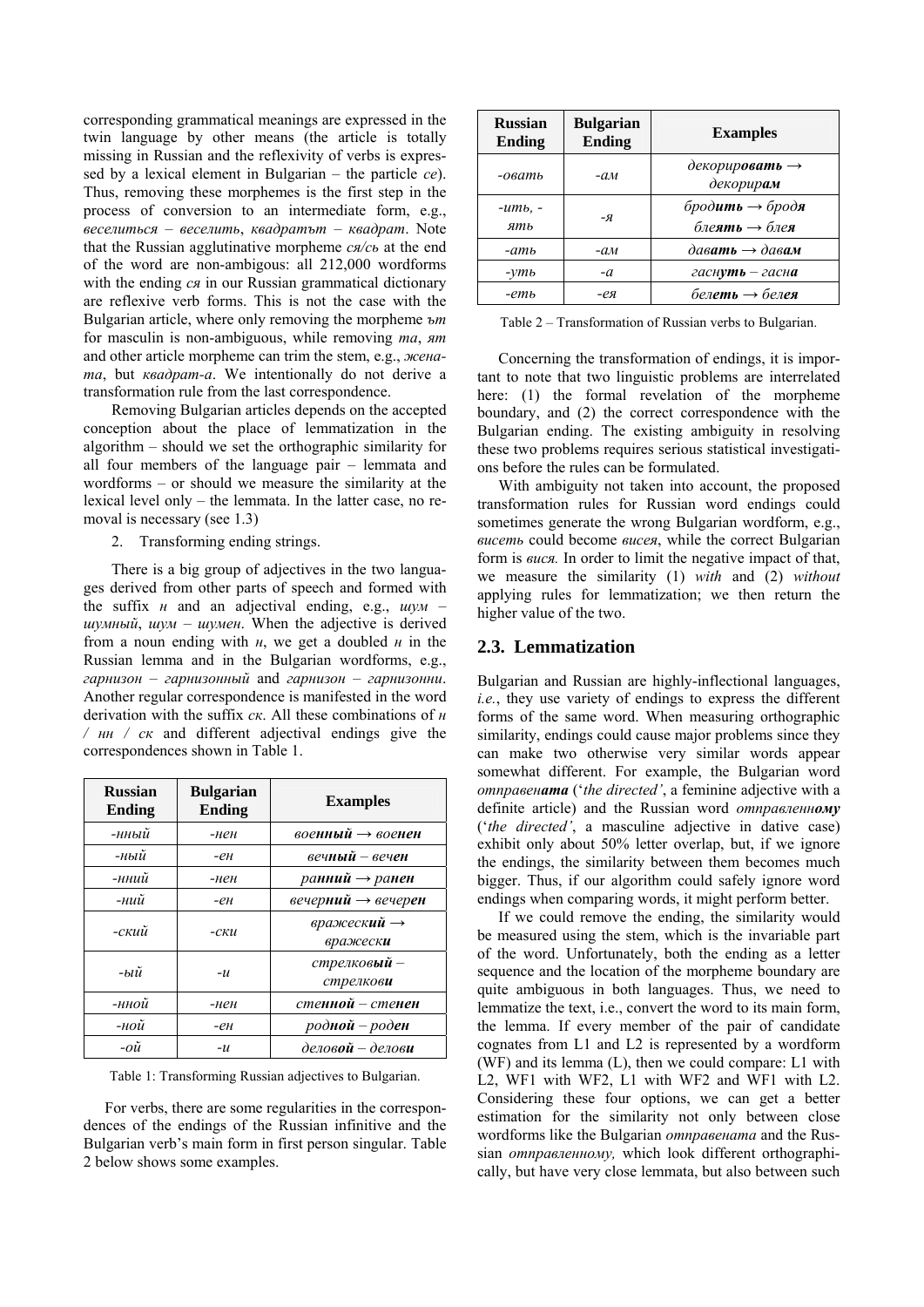very different words like the Bulgarian *къпейки* ('*bathing*', a gerund) and the Russian *копейки* ('*copeck*', plural feminine noun).

The lemmatization of the Bulgarian and the Russian words can be done using specialized dictionaries. In the present work, we will use two large grammatical dictionaries that contain words, their lemmata, and some grammatical information.

#### **2.4. Transformation Weights**

Let us now come back to the transliteration rules and to the next steps in our algorithm. There are orthographical correspondences between candidate cognates that are not as undisputable as the general rules, but are still observed in the development of the languages, at least for ones with a proven etymological basis. As was shown above, the regular correspondences between the languages can be due to phonetic and spelling reasons. Besides the unconditional letters transitions described above, not so regular ones occur in several cases, and their existence can be taken into account when constructing the weight scale for measuring similarity.

A general principle when building a weight scale is that the correspondences between letters denoting consonants and vowels (hereinafter 'vowels' and 'consonants' only) should be measured separately. The maximal ortographic distance between different letters is 1 (as for *а-ц*) and the maximal similarity has weight 0 (as for *а-а*). All weight values between 0 and 1 are assigned to letter correspondences that exist in a non-regular way in some cognates (the above-mentioned correspondence *у-ъ* was due to etymological reasons). Another general admission is that consonants and vowels with similar sequences of distinctive phonetic features (differing only in the place of articulation or in the presence/absence of voice, e.g., *бв*, *б-п*) have lower weight distance. The same is valid for the pair of letters denoting a regular phonetic change, e.g., *reduction* (as in *а-ъ*, *о-у*) or *softening* of the preceding consonant (as in *у-ю*, *а-я*). Regular correspondences observed in a limited lexical sector (e.g., borrowed from Latin and Greek) such as *г-х* also have a lower distance.

Table 3 shows the letter transformation weights, which can be used to measure the orthographic similarity after the Bulgarian and Russian words have been transliterated to a subset of the Cyrillic alphabet.

The weights  $w(a, b)$  are used to transform the letter *a* into the letter *b* and vice versa. This weight function *w* is symmetric by definition, *i.e.*,  $w(a, b) = w(b, a)$ . All other weights not given in [Table 3](#page-0-0) are equal to 1.

In order to write the Russian words in the modified Bulgarian alphabet used in [Table 3](#page-0-0), we make the following preliminary transformations for all Russian words:

 $\Rightarrow$  *е*; *ы* → *и*; *ь* → *(empty letter); ъ → <i>(empty letter)* 

[Table 3](#page-0-0) shapes the match between letters and the sounds they denote in Bulgarian and Russian. It further correlates weights for letter transformation that have been phonetically justified.

| $\boldsymbol{a}$    | $w(a, e)=0.7$ ; $w(a, u)=0.8$ ; $w(a, o)=0.7$ ; $w(a, y)=0.6$ ;         |
|---------------------|-------------------------------------------------------------------------|
|                     | $w(a, b)=0.5; w(a, b)=0.8; w(a, a)=0.5$                                 |
| б                   | $w(6, \theta)=0.8; w(6, n)=0.6$                                         |
| в                   | $w(e, \phi) = 0.6$                                                      |
| г                   | $w(z, x)=0.5$                                                           |
| $\partial$          | $w(\partial, m)=0.6$                                                    |
| е                   | $w(e, u)=0.6; w(e, o)=0.7; w(e, y)=0.8; w(e, b)=0.5;$                   |
|                     | $w(e, w)=0.8; w(e, a)=0.5$                                              |
| ж                   | $w(\pi, 3)=0.8; w(\pi, u)=0.6$                                          |
| 3                   | $w(s, c)=0.5$                                                           |
|                     | $w(u, \tilde{u})=0.6$ ; $w(u, o)=0.8$ ; $w(u, y)=0.8$ ; $w(u, b)=0.8$ ; |
| $\mathcal{U}$       | $w(u, w) = 0.7; w(u, a) = 0.7$                                          |
| ŭ                   | $w(\tilde{u},\omega) = 0.7; w(\tilde{u},\omega) = 0.7$                  |
| к                   | $w(\kappa, m) = 0.8; w(\kappa, x) = 0.6$                                |
| м                   | $w(M, H)=0.7$                                                           |
|                     | $w(o, y)=0.6; w(o, b)=0.8; w(o, w)=0.7;$                                |
| 0                   | $w(o, a)=0.8$                                                           |
| n                   | $w(n, \phi) = 0.8$ ; $w(n, x) = 0.9$                                    |
| C                   | $w(c, y)=0.6; w(c, u)=0.9$                                              |
| m                   | $w(m, \phi) = 0.8$ ; $w(m, x) = 0.9$ ; $w(m, u) = 0.9$                  |
| $\mathcal{Y}$       | $w(y, \mathbf{b})=0.5; w(y, \mathbf{b})=0.6; w(y, \mathbf{a})=0.8$      |
| ф                   | $w(\phi, \mu)=0.8$                                                      |
| $\boldsymbol{\chi}$ | $w(x, u) = 0.9$                                                         |
| ų                   | $w(u, u)=0.8$                                                           |
| ч                   | $w(u, u) = 0.9$                                                         |
| ъ                   | $w(b, \omega) = 0.8; w(b, \omega) = 0.8$                                |
| ю                   | $w(\omega, a)=0.8$                                                      |

Table 3– Letter substitution weights.

# **3. The MMEDR Algorithm**

The MMEDR algorithm (*modified minimum edit distance ratio*) measures the orthographic similarity between a pair of Bulgarian and Russian words using some general phonetic and morphologically conditioned correspondences between the letters of the two languages in order to estimate the extent to which the two words would be perceived as similar by people fluent in both languages. It returns a value between 0 and 1, where values close to 1 express very high similarity, while 0 is returned for completely dissimilar words. The algorithm has been tailored for Bulgarian and Russian and thus is not directly applicable to other pairs of languages. However, the general approach can be easily adapted to other languages: all that has to be changed are the rules describing the phonetic and the morphological correspondences.

#### **The MMEDR algorithm in steps:**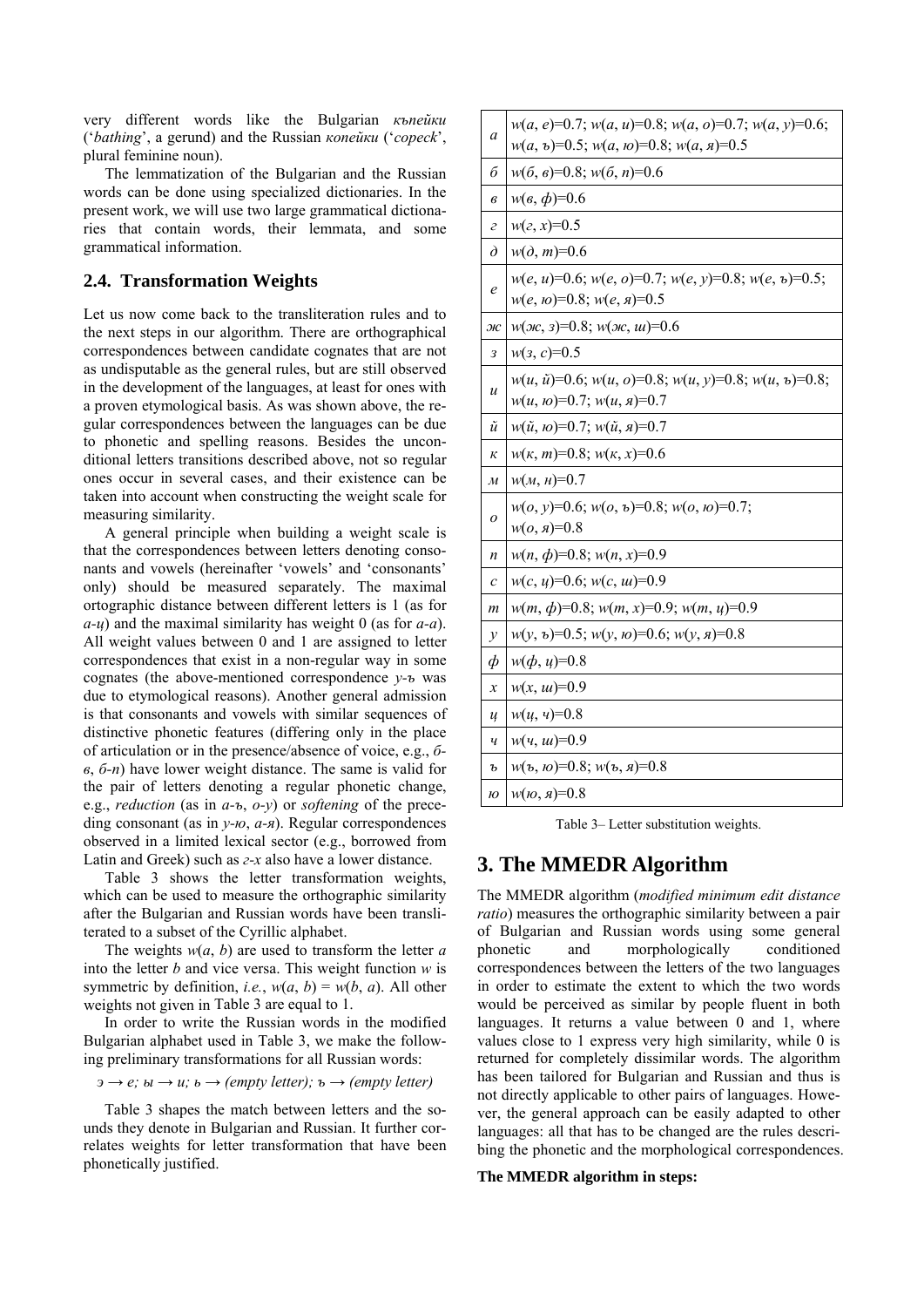1. Lemmatize the Bulgarian word.

2. Lemmatize the Russian word.

3. Transform the Russian word's ending.

4. Transliterate the Russian word.

5. Remove some double consonants in the Russian word.

6. Calculate the modified Levenshtein distance using suitable weights for letter substitutions.

7. Normalize and calculate the MMEDR value.

The algorithm first tries to rewrite the Russian word following Bulgarian letter constructions. As a result, both words are transformed into a special intermediate form and then are compared orthographically using Levenshtein distance with suitable weights for individual letter substitutions. The above general algorithm is run in eight variants with each of steps 1, 2 and 3 being included or excluded, and the largest of the eight resulting values is returned. A description of each step follows below.

### **3.1. Lemmatizing Bulgarian and Russian Words**

The Bulgarian word is lemmatized using a grammatical dictionary of Bulgarian as described in [Section 1.3](#page-0-0). If the dictionary contains no lemmata for the target word, the original word is returned; if it contains more than one lemma, we try using each of them in turn and we choose the one yielding the highest value in the MMEDR algorithm. The Russian word is lemmatized in the same way, using a grammatical dictionary of Russian.

#### **3.2. Transforming the Russian Ending**

At this step, we transform the endings of the Russian word according to [Tables](#page-0-0) 1 and 2 and we remove the agglutinative suffix *ся*:

*нный → нен*; *ный → ен*; *нний → нен*; *ний → ен*; *ий → и*; *ый → и*; *нной → нен; ной → ен*; *ой → и*; *ский*  $\rightarrow$  *cku*; *ься*  $\rightarrow$  *ь; овать*  $\rightarrow$  *ам; ить*  $\rightarrow$  *я*; *ять*  $\rightarrow$  *я*; *ать → ам*; *уть → а*; *еть → ея*

The substitutions rules are applied only if the left handside letter sequences are at the end of the word. Rules are applied in the given order; multiple rule applications are allowed. Note that we do not have rules for all possible endings in Russian, but only for the typical ones – object of transformation for adjectives and verbs.

Since all words have been already lemmatized in the previous step (if applied), verbs are assumed to be in infinitive and adjectives in singular masculine form. Adjective endings are transformed to their respective Bulgarian counter-parts, and reflexive verbs are turned into non-reflexive. Nouns are not considered since they generally have the same endings in the two languages (after having been lemmatized) and thus need no additional transformations.

Of course, there are many exceptions for the above rules, but our experiments show that using each of them has more positive than negative effect. Initially, we tried using few more additional rules, which were subsequently removed since they were found to be harmful.

#### **3.3. Removing Double Consonants**

According to [1.1.3,](#page-0-0) the following substitution rules are applied for the Russian word:

```
бб → б; жж → ж; кк → к; лл → л; мм → м; пп →
n; pp \rightarrow p; cc \rightarrow c; mm \rightarrow m; \phi\phi \rightarrow \phi
```
### **3.4. Calculating the Modified Levenshtein Distance with Weights for Letter Substitution**

Given two words, the Levenshtein distance [\[Levenshtein,](#page-7-0)  [1965\]](#page-7-0), also known as the *minimum edit distance* (MED), is defined as the minimum total number of single-letter substitutions, deletions and/or insertions necessary to convert the first word into the second one. We use a modification, which we call *modified minimum edit distance* (MMED), where the weights of all insertions and deletions are fixed to 1, and the weights for single-letter substitution are as given in [Table 3](#page-0-0).

#### **3.5. Calculating MMEDR Value**

At this step, we calculate MMEDR value by normalizing MMED – we divide it by the length of the longer word (the length is calculated after all transformations have been made in the previous steps). We use the following formula:

$$
MMEDR(w_{bg}, w_{ru}) = 1 - \frac{MMED(w_{bg}, w_{ru})}{\max(|w_{bg}|, |w_{ru}|)}
$$

#### **3.6. Calculating the Final Result**

The final result is given by the maximum of the obtained values for all eight variants of the MMEDR algorithm – with/without lemmatization of the Bulgarian word, with/without lemmatization of the Russian word, and with/without transformation of the Russian word ending. Note also, that lemmatization steps might result in calculating additional values for MMEDR – one for each possible lemma of the Russian/Bulgarian word.

#### **3.7. Example**

As we will see below, the proposed MMEDR algorithm yields significant improvements over classic orthographic similarity measures like LCSR (*longest common subsequence ratio*, defined as the longest common letter subsequence, normalized by the length of the longer word [\[Melamed, 1999\]\)](#page-7-0) and MEDR (*minimum edit distance ratio*, defined as the Levenshtein distance with all weights set to 1, normalized by the length of the longer word, also known as *normalized edit distance* /*NED*/ [\[Marzal &](#page-7-0)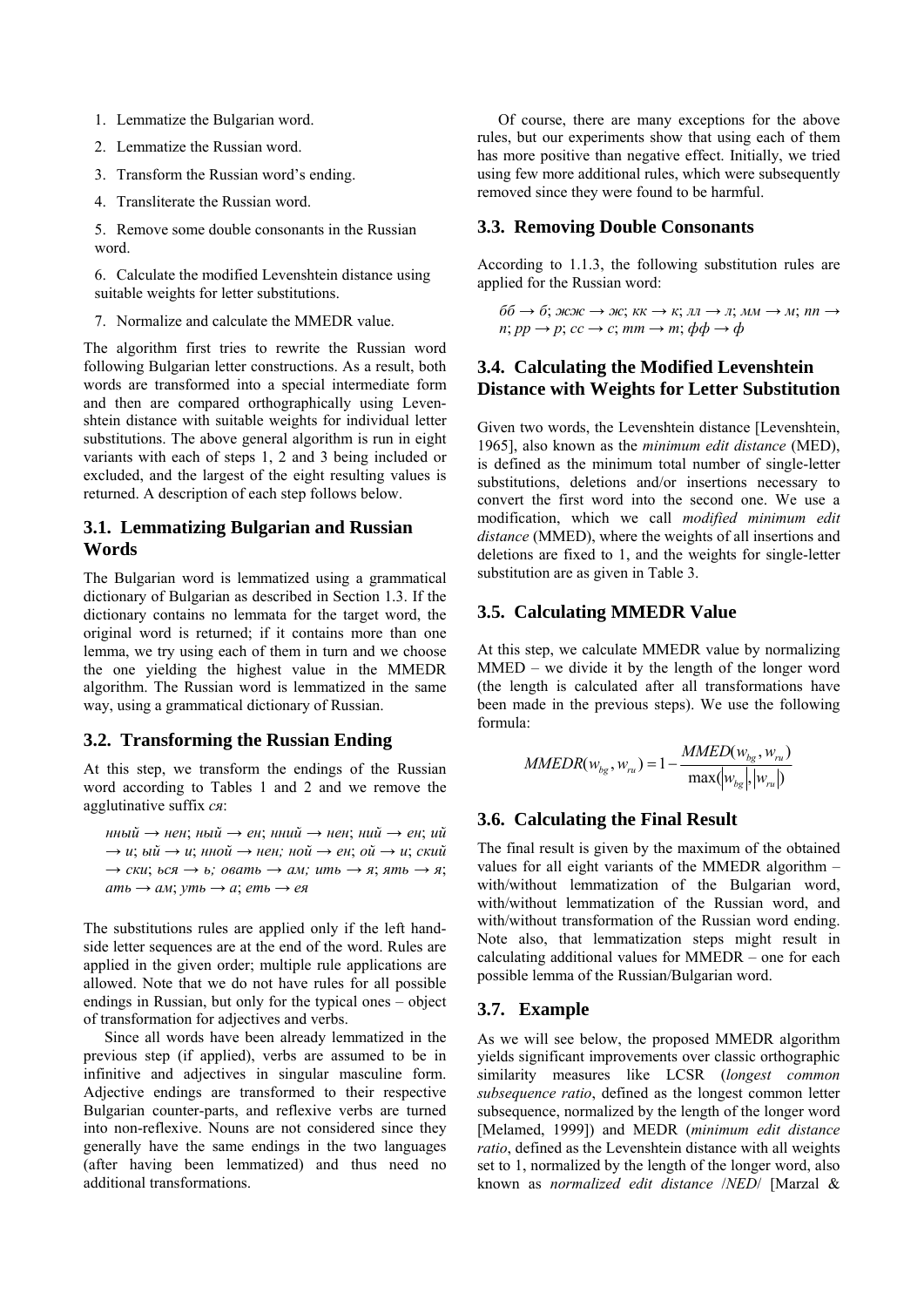[Vidal, 1993\]\)](#page-7-0). This is due to the above-described steps which turn the Russian word into a Bulgarian-sounding one and the application of letter substitution weights that reflect the closeness of the corresponding phonemes.

Let us consider for example the Bulgarian word *афектирахме* and the Russian word *аффектировались*. Using the classic Levenshtein distance, we obtain the following: MED(*афектирахме, аффектировались*) = 7. And after normalization: MEDR=1–(7/15) =  $8/15 \approx 53\%$ . In contrast, with the MMEDR algorithm, we first lemmatize the two words, thus obtaining *афектирам* and *аффектировать* respectively. We then replace the double Russian consonant *-фф-* by *-ф-* and the Russian ending *-овать* by the first singular Bulgarian verb ending *-ам*. We thus obtain the intermediate forms *афектирам* and *афектирам*, which are identical, and MMEDR = 100%. Note that some pairs of words like *афектирахме* and *аффектировались* could be neither orthographically nor phonetically close but could be perceived as similar due to cross-lingual correspondences that are obvious to people speaking both languages.

Let us take another example – with the Bulgarian word *избягам* and the Russian word *отбегать* (both meaning '*to run out*'), which sound similarly. Using Levenshtein distance: MED(*избягам*,*отбегать*) = 5 and thus MEDR =  $1 - (5/8) = 3/8 = 37.5%$ . In contrast, with the MMEDR algorithm, we first transform *отбегать* to its intermediate form *отбегам* and we then calculate MMED(*избягам, отбегам*) = 0.8 + 1 + 0.5 = 2.3 and  $MMEDR = 1 - (2.3/7) = 47/70 \approx 67\%$ , which is a much better reflection of the similarity between the two words.

Thus, we can conclude that, at least in the above two examples, the traditional MEDR does not work well for the highly inflectional Bulgarian and Russian. MEDR is based on the classic Levenshtein distance, which uses the same weight for all letter substitution, and thus cannot distinguish small phonetic changes like replacing *я* with *е* (two phonetically very close vowels) from more significant differences like replacing *я* with *г* (a vowel and a consonant that are quite different).

# **4. Experiments and Evaluation**

We performed several experiments in order to assess the accuracy of the proposed MMEDR algorithm for measuring the similarity between Bulgarian and Russian words in a literary text.

#### **4.1. Textual Resources**

We used the Russian novel *The Lord of the World* (*Властелин мира*) by Alexander Belyayev [\[Belayayev,](#page-7-0)  [1940a\]](#page-7-0) and its Bulgarian translation by Assen Trayanov [\[Belayayev, 1940b\]](#page-7-0) as our test data. We extracted the first 200 different Bulgarian words and the first 200 different Russian words that occur in the novel, and we measured the similarity between them.

| #              | <b>Bulga-</b><br>rian<br>word | Rus-<br>sian<br>word | <b>MMEDR</b> | Sim            | <b>Precision</b> | <b>Recall</b> |
|----------------|-------------------------------|----------------------|--------------|----------------|------------------|---------------|
| 1              | беляев                        | беляев               | 1.0000       | Yes            | 100.00%          | 0.68%         |
| $\overline{2}$ | на                            | на                   | 1.0000       | Yes            | 100.00%          | 1.37%         |
| 3              | глава                         | глава                | 1.0000       | Yes            | 100.00%          | 2.05%         |
| $\overline{4}$ | канди-<br>дат                 | кан-<br>дидат        | 1.0000       | Yes            | 100.00%          | 2.74%         |
| 5              | за                            | за                   | 1.0000       | Yes            | 100.00%          | 3.42%         |
| 6              | напо-<br>леон                 | напо-<br>леоны       | 1.0000       | Yes            | 100.00%          | 4.11%         |
| 7              | He                            | He                   | 1.0000       | Yes            | 100.00%          | 4.79%         |
| 8              | МИ                            | нас                  | 1.0000       | N <sub>0</sub> | 87.50%           | 4.79%         |
| 9              | МИ                            | мой                  | 1.0000       | Yes            | 88.89%           | 5.48%         |
| 10             | МИ                            | МЫ                   | 1.0000       | Yes            | 90.00%           | 6.16%         |
|                |                               |                      |              |                |                  |               |
| 93             | четвър-<br><b>TRNT</b>        | чет-<br>вертым       | 0.9375       | Yes            | 94.57%           | 59.59%        |
| 94             | оставят                       | оста-<br>ется        | 0.9286       | Yes            | 94.62%           | 60.27%        |
|                | .                             | .                    | .            |                | .                | .             |
| 39998          | ca                            | B                    | 0.0000       | No             | 0.37%            | 100%          |
| 39999          | ca                            | $\mathbf K$          | 0.0000       | No             | 0.37%            | 100%          |
| 40000          | боядис-<br>вали               | К                    | 0.0000       | No             | 0.37%            | 100%          |

### **4.2. Grammatical Resources**

We used two monolingual dictionaries for lemmatization:

- **A grammatical dictionary of Bulgarian,** created at the Linguistic Modeling Department, Institute for Parallel Processing, Bulgarian Academy of Sciences [\[Paskaleva, 2002\]](#page-7-0). This electronic dictionary contained 963,339 wordforms and 73,113 lemmata. Each dictionary entry consisted of a wordform, a corresponding lemma, and some morphological and grammatical information.
- **A grammatical dictionary of Russian,** created at the Institute of Russian language, Russian Academy of Sciences, based on the Grammatical Dictionary of A. Zaliznyak [\[Zaliznyak, 1977\].](#page-7-0) The dictionary consisted of 1,390,613 wordforms and 66,101 lemmata. Each dictionary entry consisted of a wordform, a corresponding lemma, and some morphological and grammatical information.

### **4.3. Experimental Setup**

We measured the similarity between all 200x200=40,000 Bulgarian-Russian pairs of words. Among them, 163 pairs were annotated as very similar by a linguist who was fluent in Russian and a native speaker of Bulgarian; the remaining 39,837 were considered unrelated.

We used the MMEDR algorithm to rank the 40,000 pairs of words in decreasing order according to the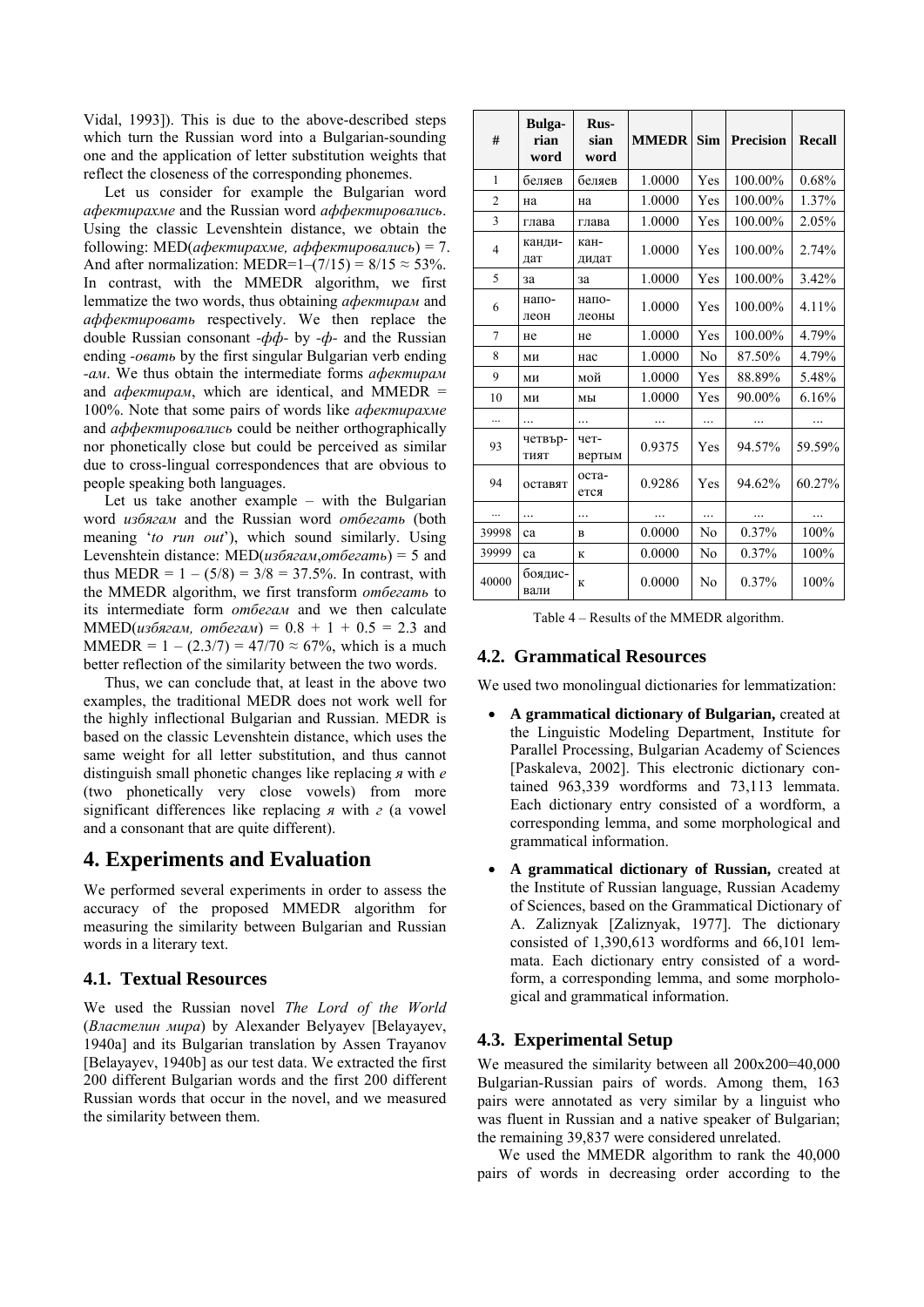calculated similarity values. Ideally, the 163 pairs designated by the linguist would be ranked at the top. We can determine how well the ranking produced by our algorithm does using standard measures from information retrieval, *e.g. 11-point interpolated average precision*  [\[Manning et al., 2008\].](#page-7-0)

We compared the MMEDR algorithm with two classic orthographic similarity measures: LCSR and MEDR. Unfortunately, we could not directly compare our results to those in other work, since there were no previous publications measuring orthographic or phonetic similarity between words in Bulgarian and Russian.

#### **4.4. Results**

[Table 4](#page-0-0) shows part of the ranking produced by the MMEDR algorithm. The table shows an excerpt of the ranked pairs of words along with their similarity calculated by the MMEDR algorithm, the corresponding human annotation for similarity (the column "Sim"), as well as precision and recall calculated for all rows from the beginning to the current row.

[Table 5](#page-0-0) shows the 11-*pt interpolated average precision* for LCSR, MEDR and MMEDR. We can see that MMEDR outperforms the other two similarity measures by a large margin: 18-22% absolute difference.

| <b>Algorithm</b> | 11-pt interpolated<br>average precision |
|------------------|-----------------------------------------|
| LCSR             | 69.06%                                  |
| <b>MEDR</b>      | 72.30%                                  |
| <b>MMEDR</b>     | 90.58%                                  |

Table 5 – Comparison of the similarity measuring algorithms.

# **5. Discussion**

As [Tables 4](#page-0-0) and 5 show, the MMEDR algorithm works quite well. Still, there is a lot of room for improvement:

- Bulgarian and Russian inflectional morphologies are quite complex, with many exceptions that are not captured by our rules. This is probably a limitation of the general approach rather than a deficiency of the particular rules used: if we are to capture all exceptions, we would need to manually specify them all, which would require a lot of extra manual work.
- The transformation rules between Bulgarian and Russian are sometimes imprecise as well, *e.g.*, for very short words or for words of foreign origin.
- While linguistically motivated, the letter-for-letter substitution weights we used are *ad hoc*, and could be improved. First, while we used symmetric letter substitution weight in [Table 3](#page-0-0), asymmetric weights might work better, *e.g.* the Bulgarian prefixes *раз*and *из*- are spelled as *рас*- and *ис*- in Russian when

followed by a voiceless consonant. Thus, the substiution weight for  $3 \rightarrow c$  should probably be higher than for  $c \rightarrow 3$ . We could further extend the rules to take into account the local context, *e.g.*, changing *раз*- to *рас*- could have a different weight than changing -*з*- то -*с*- in general.

• Another potential problem comes from us using only one linguist for the annotation, which might have yielded biased judgments. To assess the impact of the potential subjectivity, we would need judgments by at least one additional linguist.

# **6. Related Work**

Many algorithms have been proposed in the literature for measuring the orthographic and the phonetic similarity between pairs of words from different languages.

The simplest ones considered as orthographically close words with identical prefixes [\[Simard & al., 1992\]](#page-7-0).

Much more popular have been orthographic similarity measures based on normalized versions of the Levenshtein distance [\[Levenshtein, 1965\]](#page-7-0), the longest common subsequence [\[Melamed, 1999\],](#page-7-0) and the Dice coefficient [\[Brew and McKelvie, 1996\].](#page-7-0)

Somewhat less common have been phonetic similarity measures, which compare sounds instead of letter sequences. Such an approach has been proposed for the first time by [\[Russel, 1918\]](#page-7-0). [Guy \[1994\]](#page-7-0) described an algorithm for cognate identification in bilingual word lists based on statistics of common sound correspondences. Algorithms that learn the typical sound correspondences between two languages automatically have also been proposed: [\[Kondrak, 2000\]](#page-7-0), [\[Kondrak, 2003\]](#page-7-0) and [\[Kondrak & Dorr, 2004\].](#page-7-0)

Instead of applying similarity measures for symbolic strings on the words directly, some researchers have first performed transformations that reflect the typical crosslingual orthographic and phonetic correspondences between the target languages. This is especially important for language pairs where some letters in the source language are systematically substituted by other letters in the target language. The idea can be extended further with substitutions of whole syllables, prefixes and suffixes. For example, [Koehn & Knight \[2002\]](#page-7-0) proposed manually constructed transformation rules from German to English  $(e.g., the letters  $k$  and  $z$  are changed to  $c$ ; and the ending$ *tät* is changed to *-ty*) in order to expand lists of automatically extracted cognates.

Finally, orthographic measures like LCSR and MEDR have gradually evolved over the years, enriched by machine learning techniques that automatically identify templates for cross-lingual orthographic and phonetic correspondences. For example, [Tiedemann \[1999\]](#page-7-0) learned spelling transformations from English to Swedish, while [Mulloni & Pekar \[2006\]](#page-7-0) and [Mitkov & al. \[2007\]](#page-7-0) learned transformation templates, which represent substitutions of letters sequences in one language with letter sequences in another language.